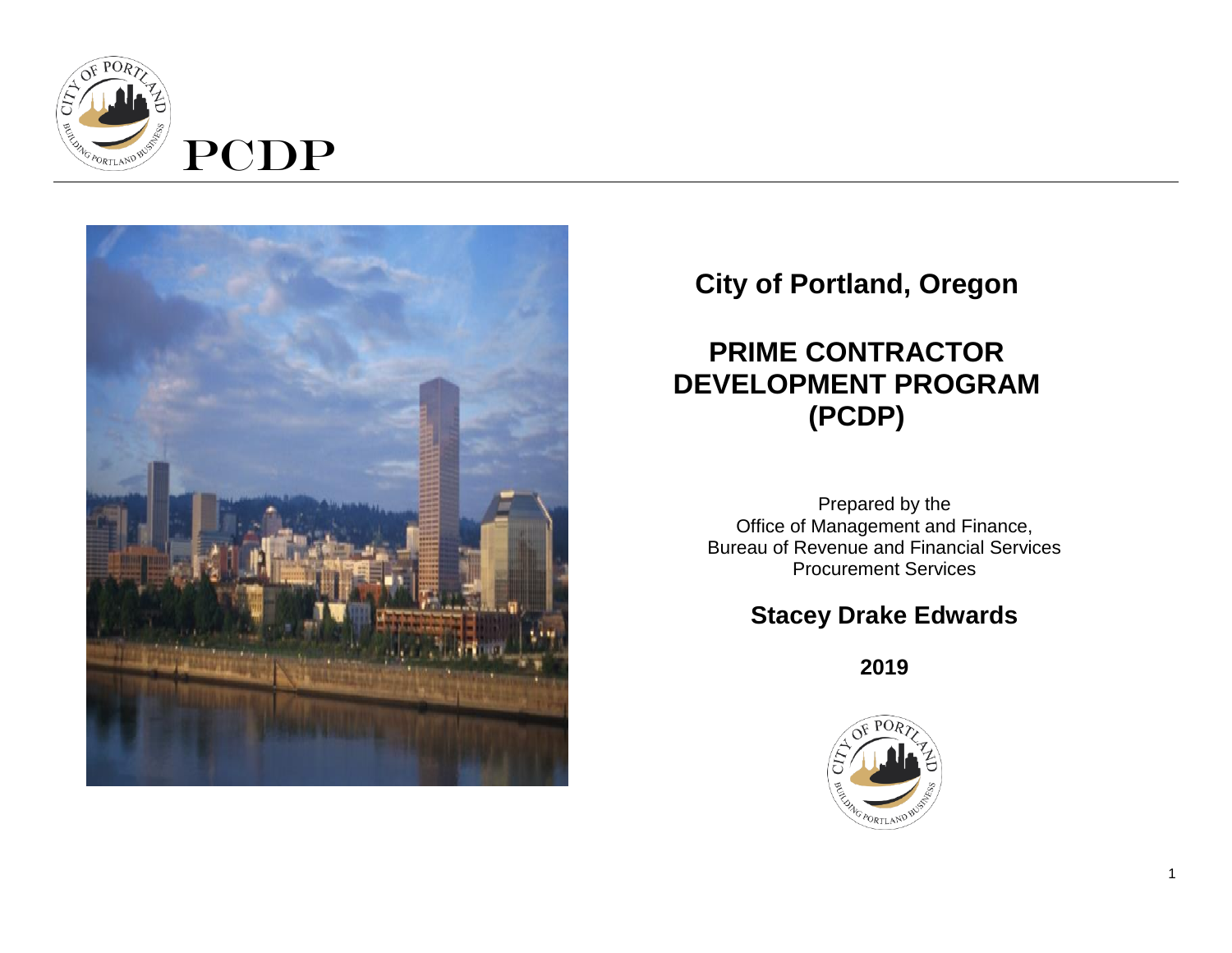

## **BACKGROUND:**

On June 22, 2011 City Council adopted Resolution No. 36868 directing Procurement Services to work with the Fair Contracting Forum (FCF), interested organizations, City bureaus, and the Portland Development Commission, now Prosper Portland (Prosper) to review the guidance provided by the 2009 Disparity Study. This group was tasked with bringing forward recommendations to expand and strengthen the City's equity programs.

Phase 1 of the Disparity Study Implementation Project began in August 2011 and continued through January 2012. This effort brought together various community stakeholders including contractors, consultants, and representatives from interested organizations as well as City and Prosper staff. This group became a small business program workgroup that developed program-specific recommendations on four programmatic areas: workforce training and hiring; good faith efforts; prequalification; and new small business programs for construction.

## **AUTHORITY:**

ORS §279A.100 (permitting contracting practices designed to promote affirmative action goals, policies or programs for disadvantaged or minority groups); Portland City Council Resolution No. 36944 (passed on June 28, 2012; authorizing the adoption of rules and procedures to implement the Social Equity Contracting Strategy including the Prime Contractor Development Program).

# **PROGRAM OVERVIEW:**

The work to be provided by the City will be within four distinct work categories: sewer and water construction, street improvements, park improvements, and building alteration.

The program includes personalized education, business coaching, technical assistance, and training to better equip the Contractors in their work as Prime Contractors with the City of Portland. Contractors participate in a number of different training classes, some are mandatory while others may be optional.

By applying to be a Prime Contractor in this Program, the applicant is making the commitment to abide by the policies and procedures governing the operation of this Program and to operate in accordance with State law and City Code.

Participants of the Prime Contractor Development Program are expected to bid on other governmental agency and private industry projects. The program is not intended to financially sustain Prime Contractors' businesses.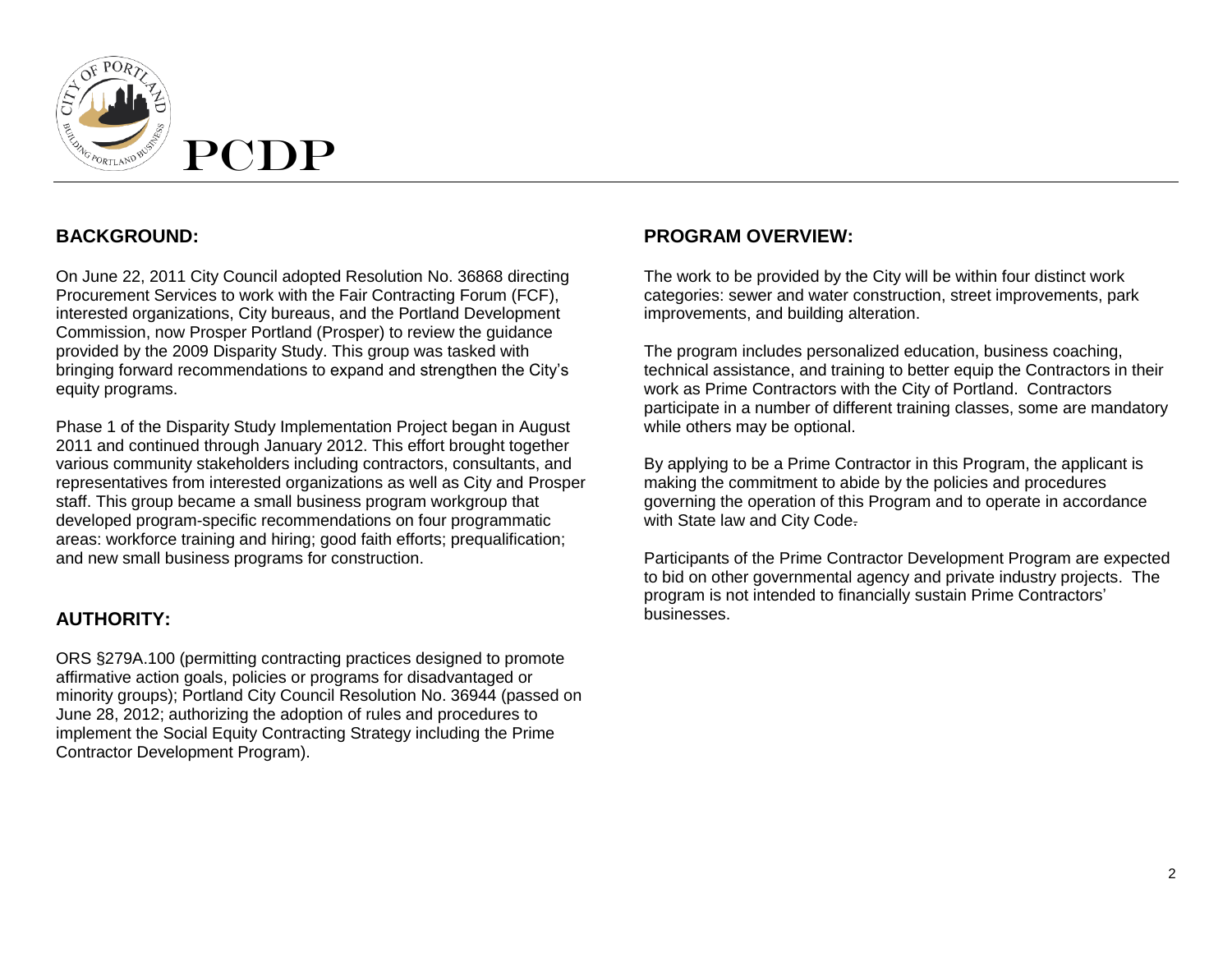

# **GOALS AND OBJECTIVES:**

### Goals:

- Increase Minority and Disadvantaged prime contractor's participation in the City's public works and improvement projects
- Address and correct the historical underutilization of minority prime contractors on City projects
- Advance OMF's Citywide Equity Goals

### Objectives:

- Develop capacity of Contractors to successfully complete City of Portland and other government agency projects
- Eliminate barriers that exist for Disadvantaged, Minority-owned, Women-owned, Emerging Small and Service-disabled Veteran Business Enterprises (D/M/W/ESB/SDVBE) to work on City of Portland public works and improvement projects.

## **PROGRAM PERFORMANCE MEASURES:**

The following performance measures will be tracked in the Prime Contractor Development Program:

- 1. Number of projects per bureau
- 2. Contracts by Scope of Work
- 3. Number of contractors by certification
- 4. Number of projects placed into the program compared to projects of the same dollar value placed in the open market
- 5. Percentage of minority and women contractors obtaining contracts that they bid on in the PCDP
- 6. Number/percentage of contractors successfully completing the Business Development Program

7. Number of contracts obtained by Program Prime Contractors from other sources, government agencies, or private industry

# **EQUITY LENS:**

In conjunction with the City's focus on Social Equity in Contracting, an equity Lens will be utilized to evaluate the Prime Contractor Development Program and ensure that equity in contracting is accomplished. The City will review and report its progress and mitigate any equity challenges that arise as the program progresses. The following is the Equity Lens:

- 1. Does the Program expand opportunity for minority and women contractors?
- 2. Does the Program effect systemic change?
- 3. Does the Program have any unintended consequences for certain populations and/or communities?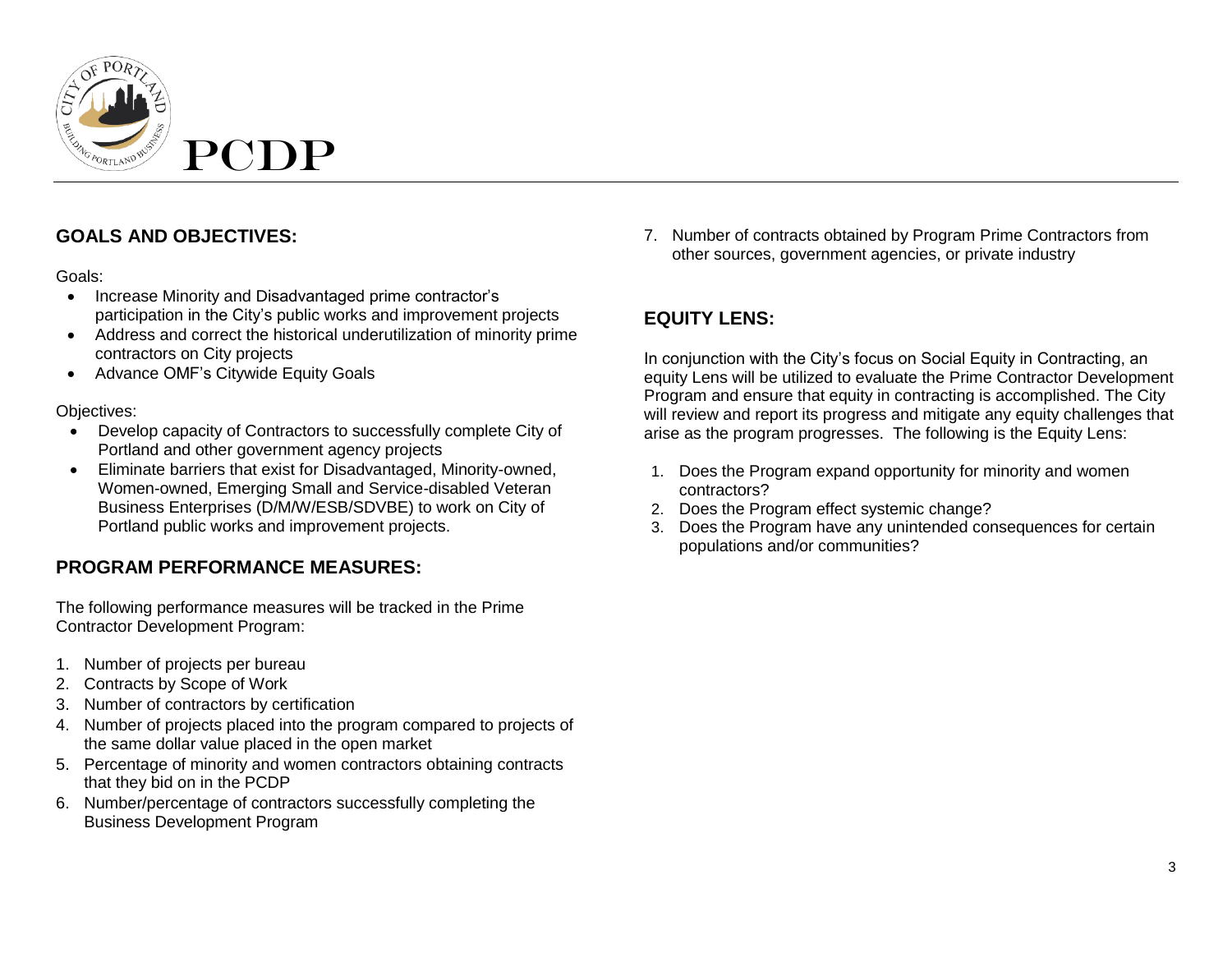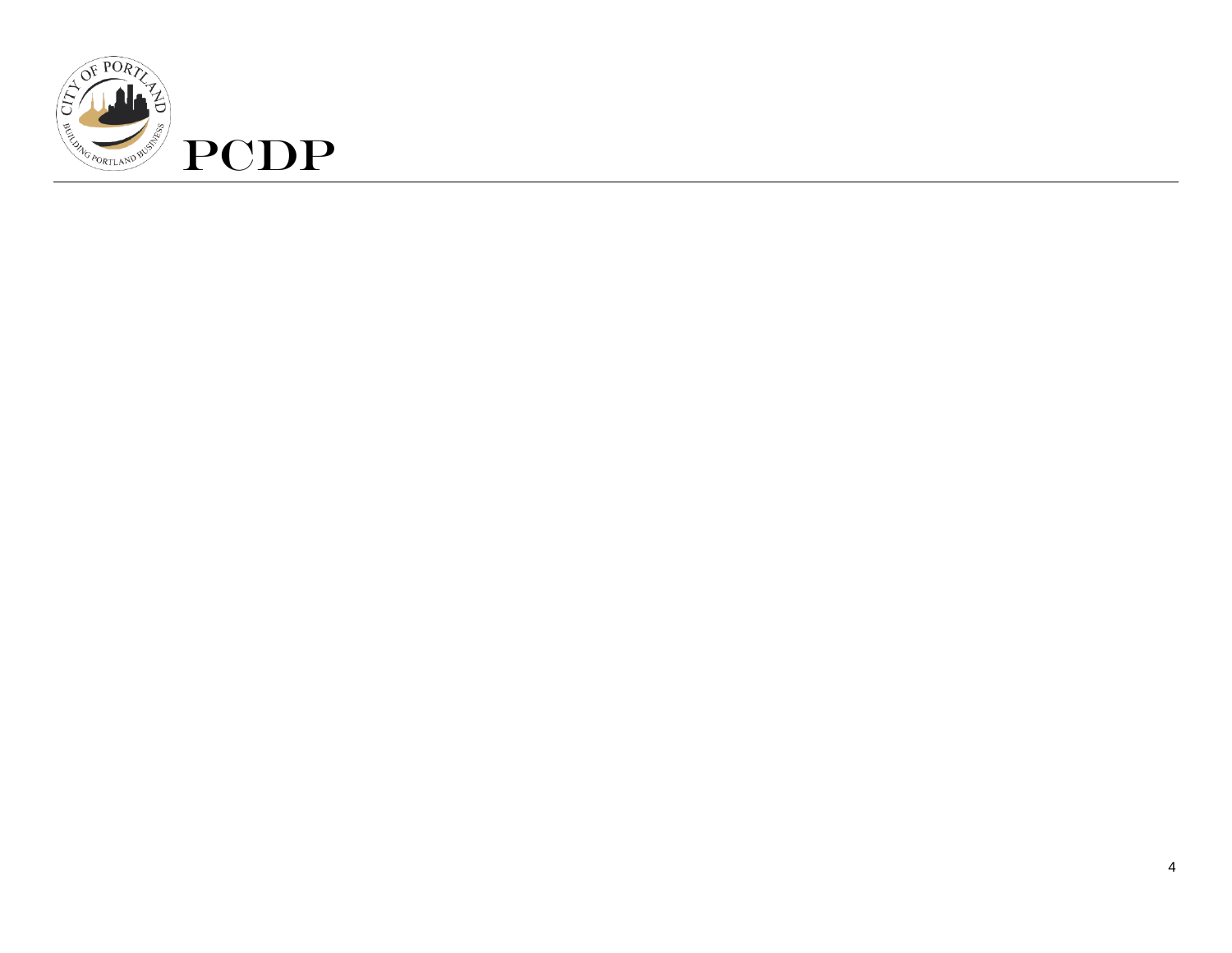



# **STANDARDS AND PROCESSES**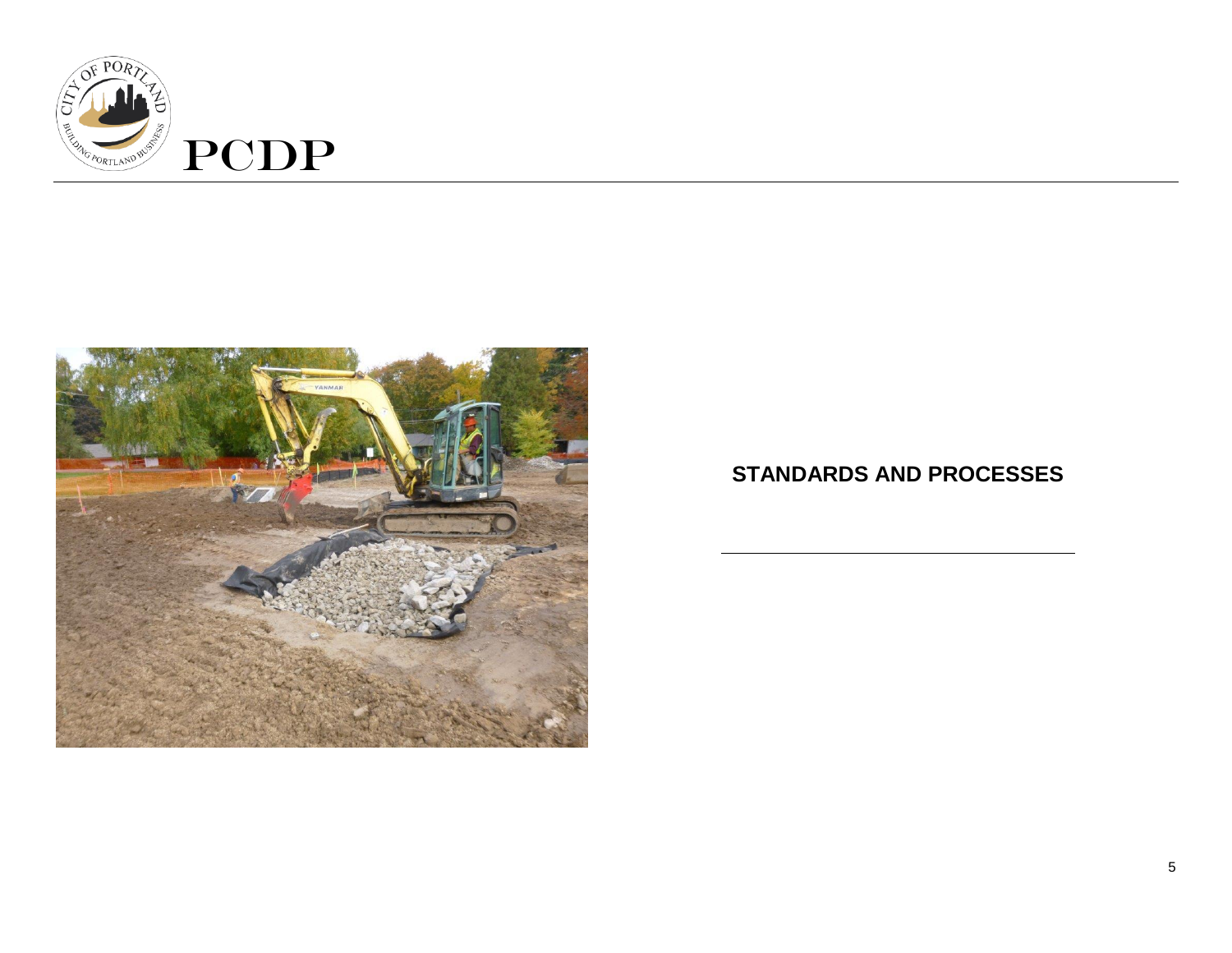

# **GENERAL APPLICATION REQUIREMENTS:**

To be eligible for the Prime Contractor Development Program, all applicants shall be:

- $\checkmark$  Certified with the State Certification Office for Business Inclusion and Diversity (COBID). COBID firms include Disadvantaged Business, Minority, Women, Emerging, and Service-disabled Veteran Enterprise.
- $\checkmark$  Identified by the State as a Contractor within one of the City's five (5) specific categories:
	- Sewer construction
	- Water construction
	- Street improvements
	- Building alteration/construction
	- Park improvements
- ✓ Be able to demonstrate good standing following an Operational and Financial Assessment.
- $\checkmark$  Not Listed on the BOLI Debarment List.
- $\checkmark$  Able to bond at \$250,000.00.

# **APPLICATION PROCESS:**

The City's multi-step application process is designed to provide information for tier placement, mandatory training and construction experience.

- A. Submit Online PCDP Application
- B. Information requested includes:
	- List of Construction Equipment
	- Experience of Principals
	- Bonding and Insurance
	- Financial: Banks, Equipment and Materials Suppliers
	- Class of work
	- Project History
	- Licensing and Certifications
	- Business Entity Information
	- Performance and Integrity
	- Ownership and Control
- C. PCDP Assessment:
	- a. The Assessment will be performed by Third Party **Consultants**
	- b. An on-site review will be conducted
	- c. Operational and Financial review will be conducted

## Note:

- No financial documents will be received, nor retained, by the City
- Failure to pass the Third-party Review will render the contractor ineligible for participation in the PCDP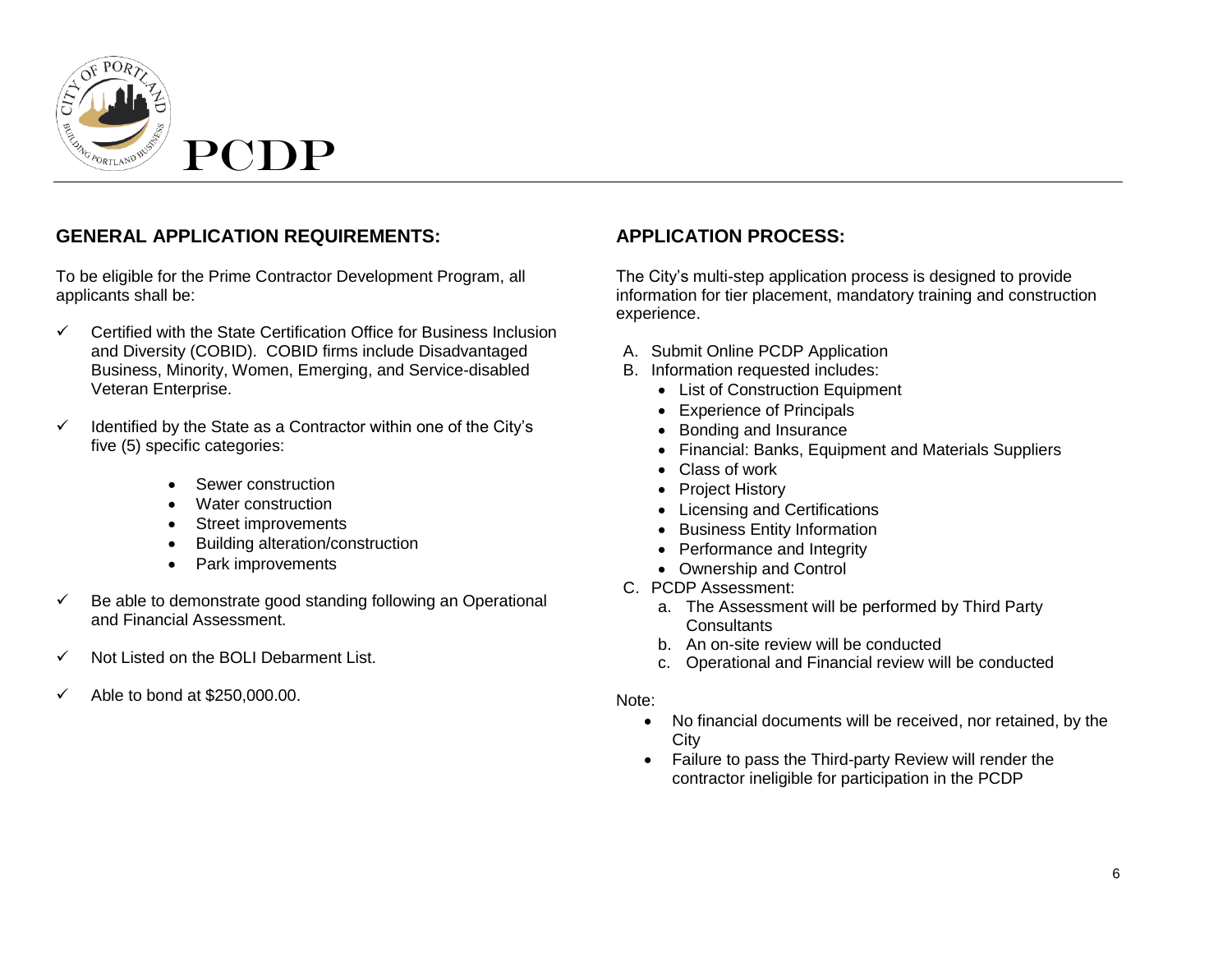

# **GENERAL PROGRAM REQUIREMENTS:**

Prime Contractors must remain in good standing throughout their involvement in the Prime Contractor Development Program.

The following are the general requirements that must be followed:

- a. Must adhere to Oregon Administrative Rules (OAR); Section 445-050-0020 and maintain COBID certification.
- b. Must maintain Oregon State licensed, i.e. CCB License and the City's Business Certificate of Compliance.
- c. Prime Contractor company or owner cannot be on the BOLI Debarment List.
- d. Must meet the business requirements and Terms and Conditions of all City of Portland contracts; and comply with all state and local contracting laws, policies, and procedures.
- e. Must solicit subcontracting opportunities from PCDP and COBID contractors and meet the City's subcontracting equity requirements.
- f. Participate in annual contractor assessment/audit, project lesson learned meetings and requested commercially useful function (CUF) reviews. Program Coordinator can request a review at any time.
- g. Must participate in mandatory training and any one-on-one technical assistance requested by the Program Coordinator.
- h. Contractor must participate in the Business Development Program sponsored by the City of Portland.
- i. Contractor term in the program is no more than 10 years.

### A. **REMOVAL FROM PROGRAM**:

At the sole discretion of the City, a Prime Contractor may be permanently removed from the Prime Contractor Development Program.

Following are, but not limited to, examples for removal:

- a. Does not meet program requirements as identified above
- b. Violation of state and/or local contracting laws
- c. Subcontracting work to others in excess of the allowable limit
- d. Establishing a pattern of poor work performance and failure to maintain a safe worksite
- e. Failure to pass an Audit/Assessment at any time in the program
- f. Failure, in the City's sole good faith judgment, to remain an appropriate or viable participant in the Program

Prior to the Prime Contractor's firm being permanently removed from the Prime Contractor Development Program, the Prime Contractor will be counseled, and Probation may be offered. If both parties agree, the Contractor submit to a 6-month probation with mandatory technical and project management assistance, as assigned by the Program Coordinator.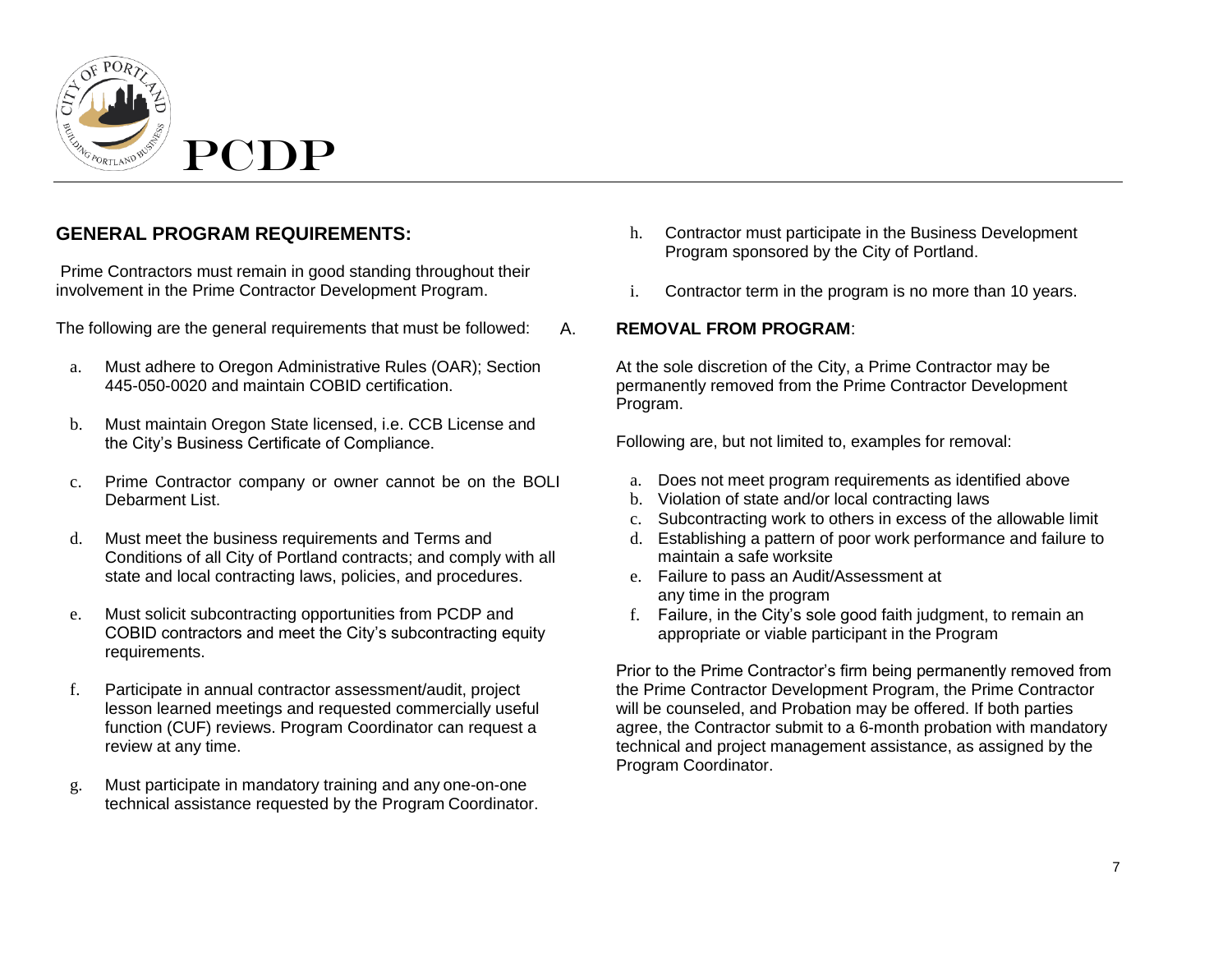

## **PROGRAM BY TIER:**

- $\triangleright$  The goal of the Program is to provide increasing levels of work experience for the Prime Contractors through successful progression in four (3) programmatic tiers.
- ➢ Prime Contractors in Tier 1 are required to mentor identified contractors in the program. This includes but is not limited to teaming.
- $\triangleright$  Work and activities for this Program will be determined by the tier and skill level to which each Prime Contractor is assessed.
- $\triangleright$  City projects will be incorporated into the tiers based upon the estimated construction value of each project.
- $\triangleright$  Prime Contractors will be evaluated annually for their eligibility and capacity to progress to the next higher tier. This includes increasing prequalification levels.

The following tier structure shall apply to the Prime Contractor Development Program:

## **Tier 1**

- Contractor in program more than 3 years.
- Contractor in business more than 3 years.
- Assessment acknowledges ability to perform work up to \$1 million dollars, in identified class of work.
- Participate in Mentor/Alumni program

## **Tier 2**

- In program for more than 3 years but assessed to perform work at \$500k or less
- New Contractors with a business under 3 years old
- Must perform at least 41% of the work
- Attend mandatory Classes

### **Tier 3**

- Single Trade Contractors
- Projects identified in Services Division
- Vetted Roster for the PCDP Prime Contractors and **Bureaus**

Contractor must be listed by COBID as a licensed contractor within one or more of the identified categories below (but not limited to):

- Utilities Water and Sewer Line and Related Structures
- Construction, Utility and Underground Projects
- Excavation Services
- Concrete
- Paving/Asphalt Paving
- Construction Highway and Road
- Site Improvements and Preparation
- Building Alterations
- Carpentry Maintenance and Repair Services
- Finished Carpentry
- **Electrical**
- Plumbing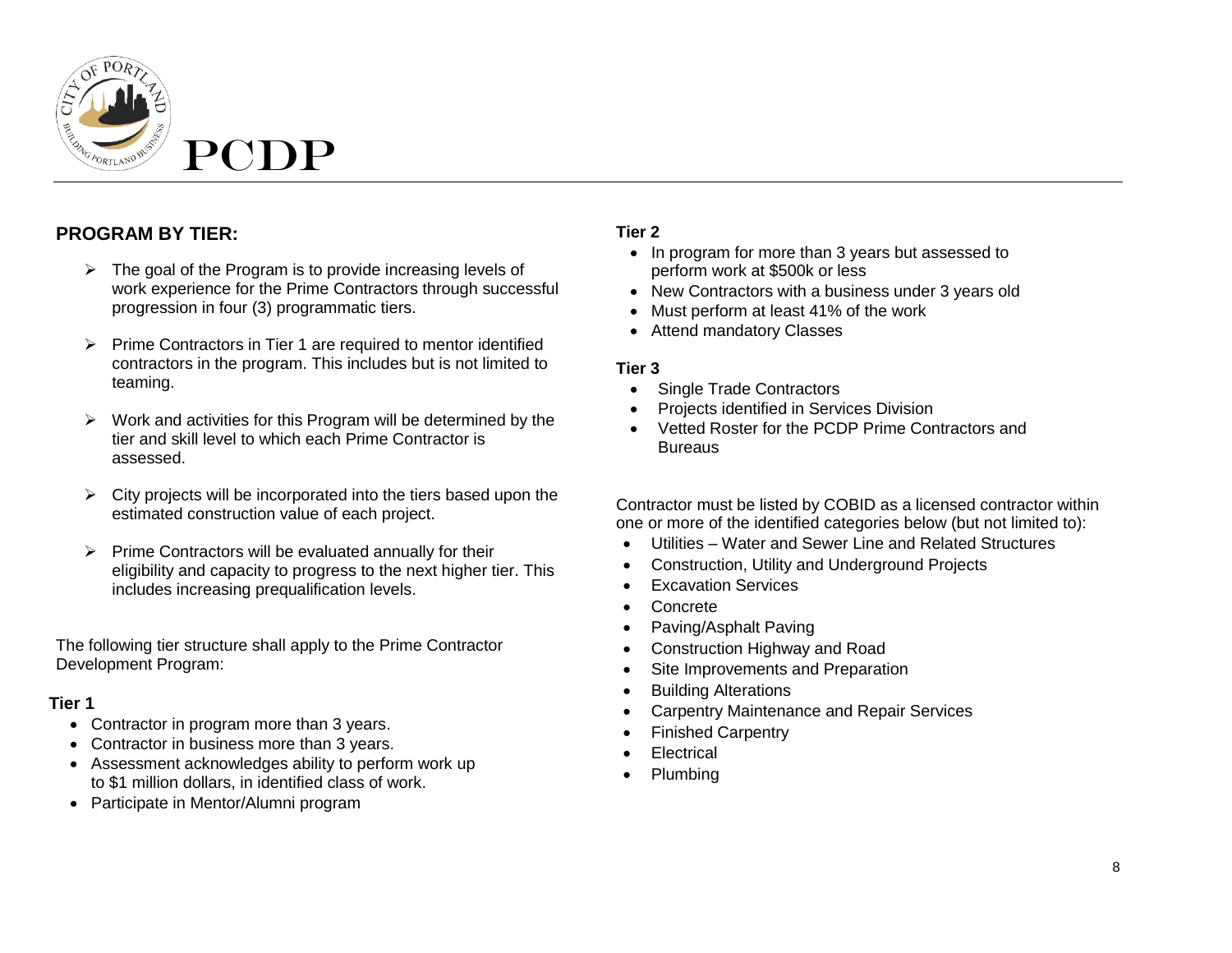



# **BUSINESS DEVELOPMENT, TRAINING AND TECHNICAL ASSISTANCE**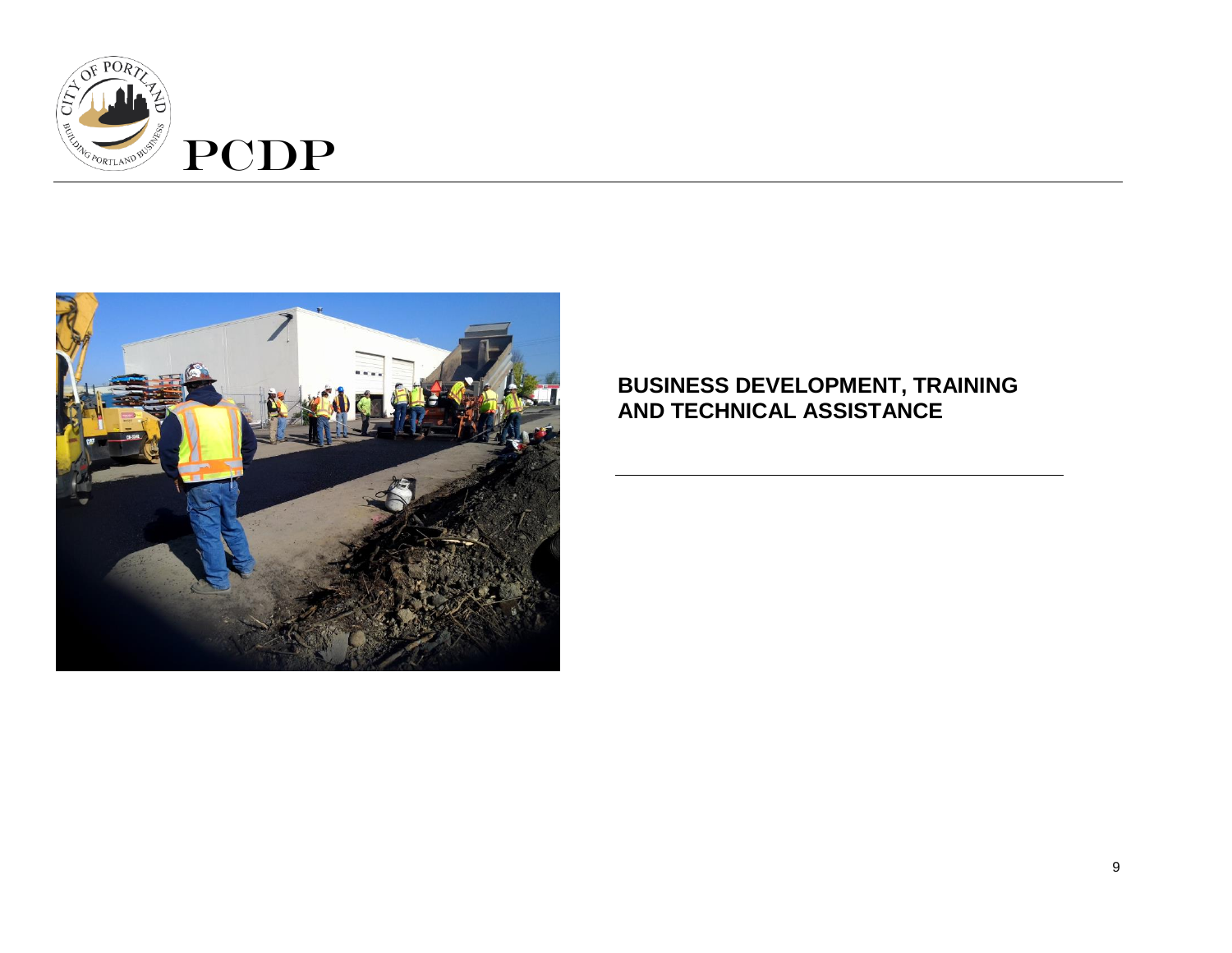

# **TRAINING AND EDUCATIONAL OPPORTUNITIES:**

Training and education can be valuable to Prime Contractors to better facilitate successful project awards and completion. The mandatory coursework listing is designed to further Prime Contractors' knowledge and understanding of the City of Portland's contracting processes and procedures.

The City provides training and educational opportunities to help contractors grow their capacity to take on larger projects.

The following classes are part of the required/mandatory classes or meetings throughout the duration of a Prime Contractor's participation in the Program.

These are not listed in any particular order.

- How to work with the City (workshop)
- Quarterly Lessons Learned
- Business Development Program
- City of Portland required Safety Certifications
- State and City Certifications
- City of Portland Compliance and Project Management Software Training
- Equipment Training and Certification
- Safety

Course offerings are subject to change and availability.

# **TECHNICAL ASSISTANCE:**

In addition to the mandatory training, the City may also provide the following unique assistance in the form of one-on-one training and consulting, to provide an intensified training in one specific area where the Prime Contractor is challenged.

The training may be provided as the need arises, but may be limited by time, budgetary constraints, etc. Such training may include, but is not limited to:

- Job Costing/Accounting/Bookkeeping
- Operational and Project Management assistance
- Bidding and Estimating assistance
- Back Office Administration
- Other assistance/training deemed necessary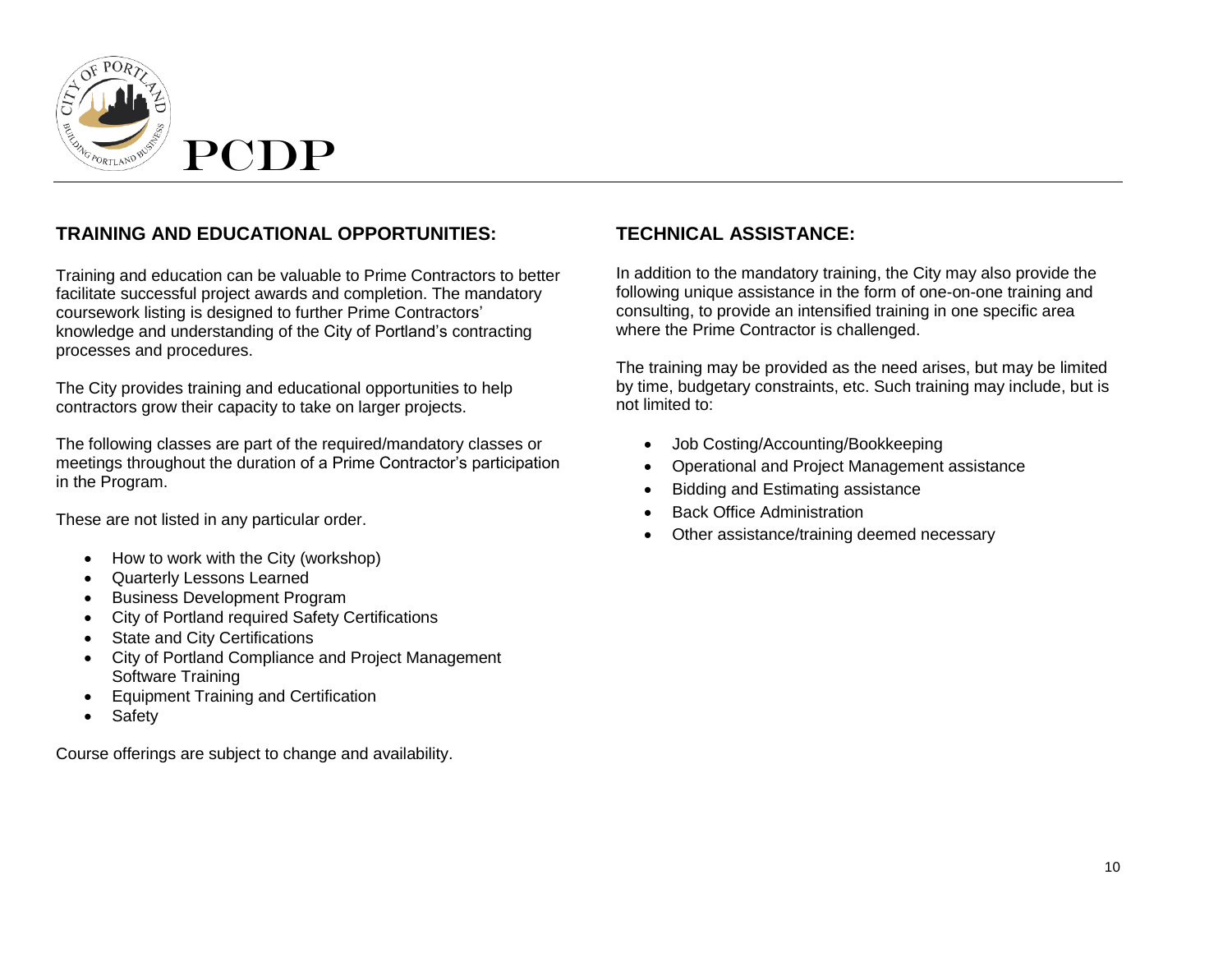

# **BUSINESS DEVELOPMENT PROGRAM (BDP)**

The BDP supports the growth of the contractors by providing an MBA program to contractors to prepare them for their program exit.

Alumni participation is **mandatory** for all past and present Contractors in the PCDP Business Development Program.

The course focuses on:

- Business development strategies
- Strategic planning
- Budgeting and financial management
- Marketing and sales
- Human resources
- Accessing capital
- Government contracts
- Transition plans

The City of Portland also partners with other government municipalities and non-profit organizations. This partnership provides a component of professional service providers, creating a diverse mix of the construction community, including architects, engineers, technicians, and outreach/diversity practitioners.

This partnership creates networking opportunities for greater project opportunities.

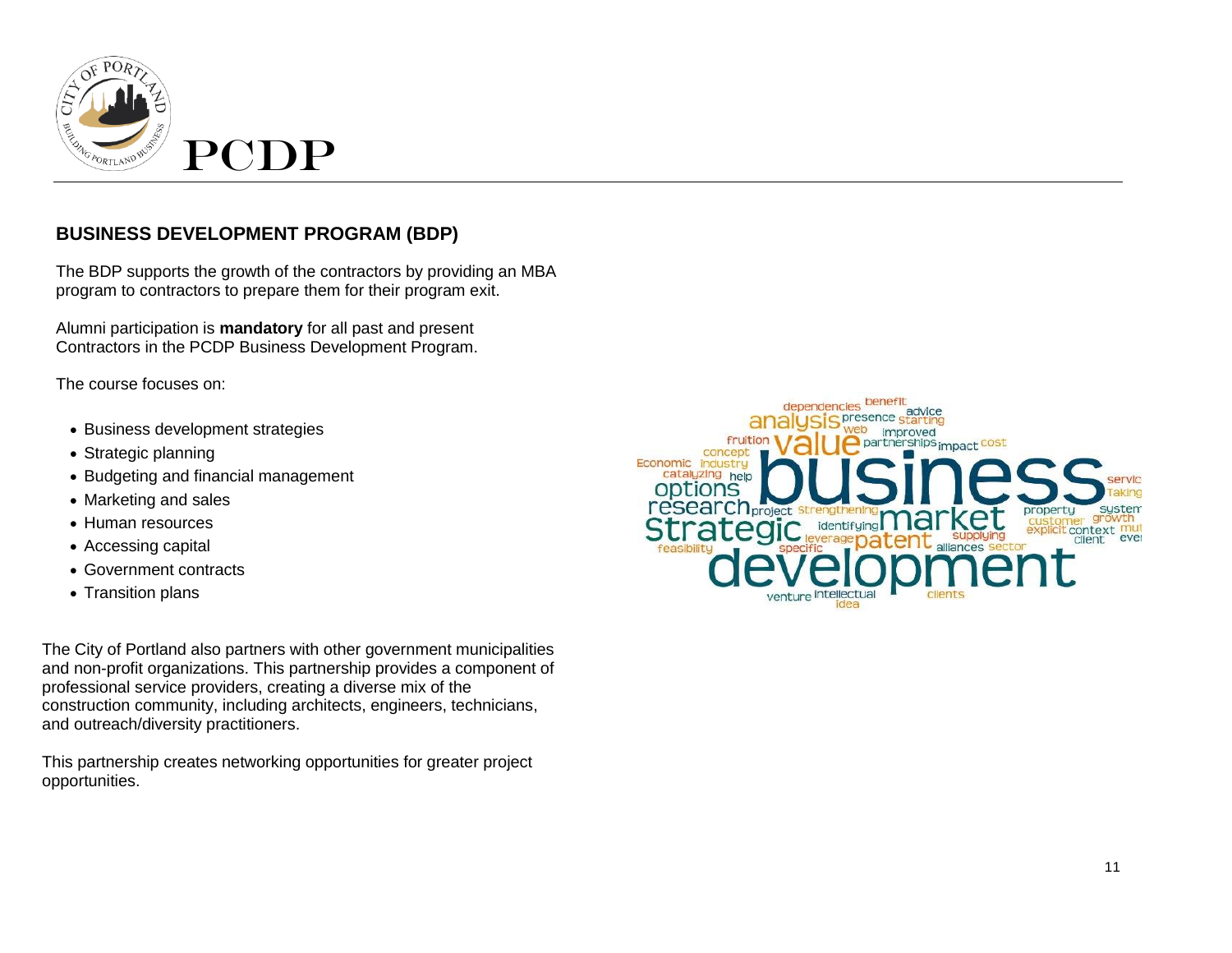



# **Partnerships!**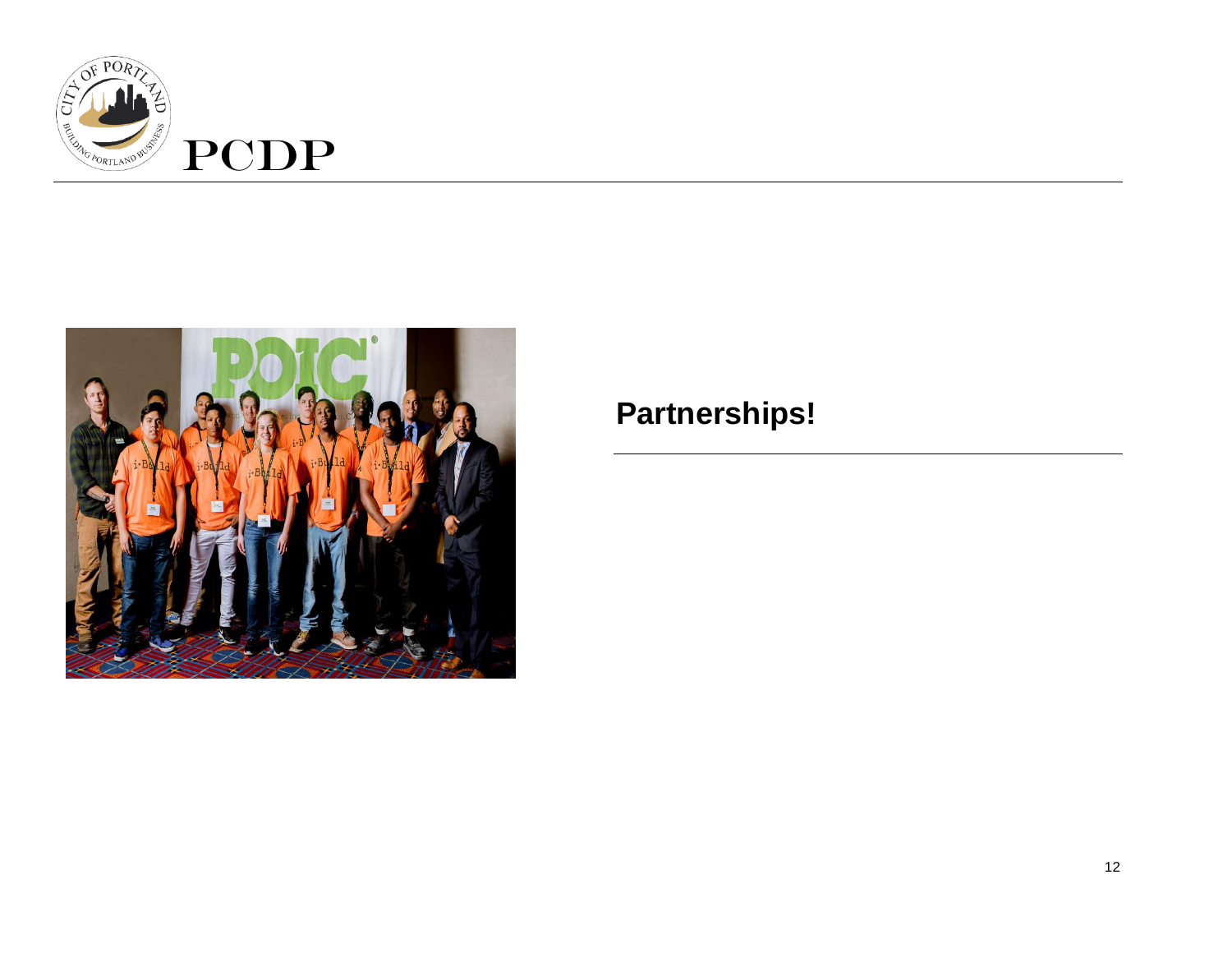

# **Partnerships**

The Prime Contractor Development Program successfully partners with other agencies to support the Prime Contractors in the Program, to build capacity through training and networking. Partnerships also increase their ability to build relationships with other agencies, general contractors, subcontractors; and to build a diverse workforce.

Prime Contractors in the Program have access to our partners for membership and access to training and advocacy. Contact the Program Coordinator.

# **Partners:**

National Association of Minority Contractors – Oregon (NAMC-O) provides advocacy for COBID contractors and provides access to networking and training opportunities.

Northwest College of Construction (NWCOC) provides training to our contractors that include Certifications, Project management and trade instruction.

Northwest Utilities Contractors Association (NWUCA) provides access to training, advocacy and opportunities for subcontracting on larger ODOT, City and Municipality projects.

Portland Business Development Group (PBDG) provides networking, training and a plan center for contractors to access City projects, have access to instructors for bidding and estimating and provide advocacy resources.

Portland Community Reinvestment Initiatives, Inc. (PCRI) advocates for economic development in their housing communities and the program provides resources for jobs in construction thru the many partnerships.

Portland Opportunities Industrialization Center (POIC) provides access to education and training for the underserved communities and increases the number of apprentices, developing a larger pool of qualified D/MWESB/DV construction trade labor force.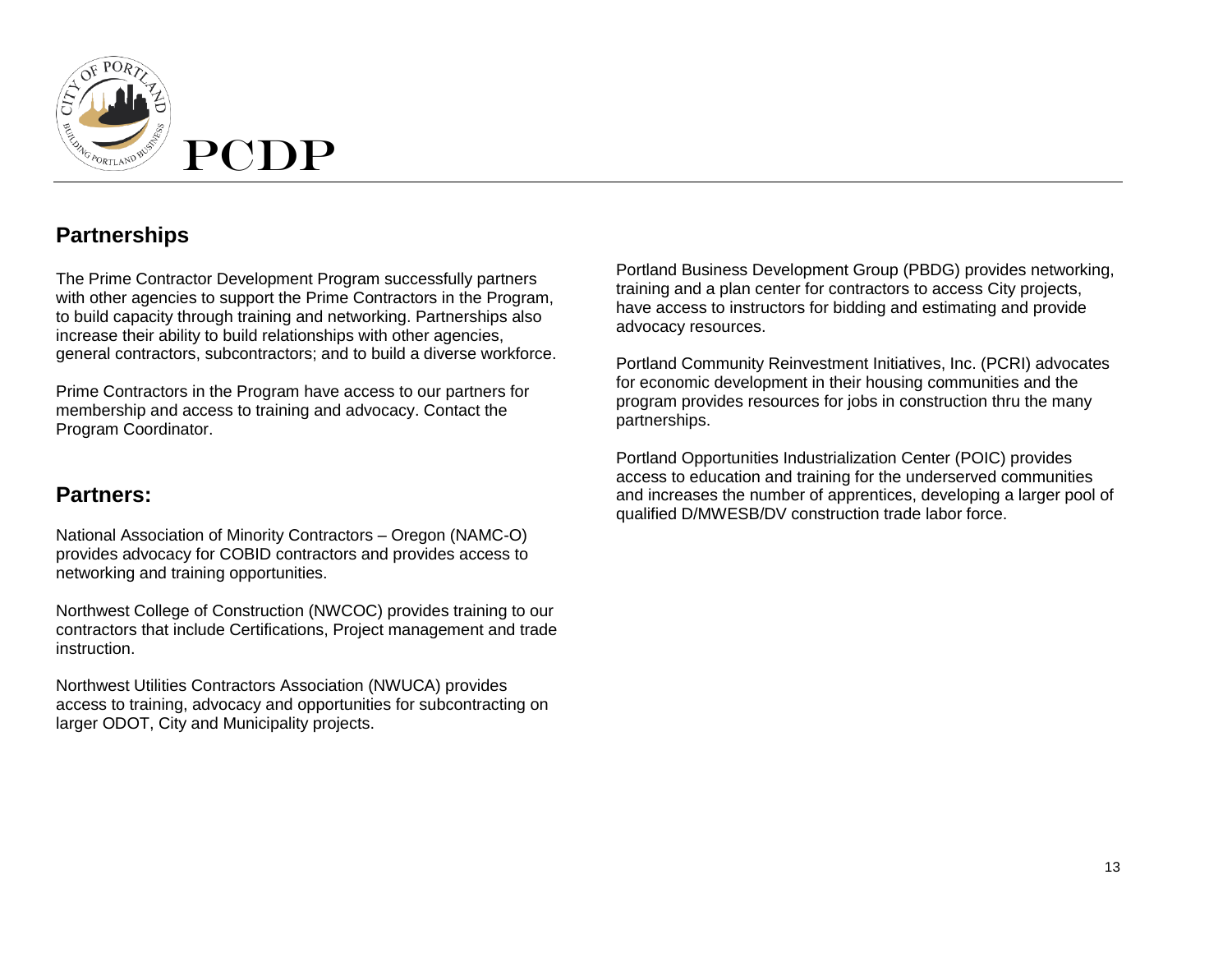

# **Bureau Partnership**

All City bureaus, departments and offices, procuring construction services are a partner to the Prime Contractor Development Program. Our relationship with the bureaus is instrumental to the success of the program. Bureau project personnel work with and support contractors within the PCDP to assist their success on the City's public improvement projects.

The Advisory Board consists of a member from each of the infrastructure bureaus, the Office of Equity and Human Rights and Procurement. The Board performs an annual program review, reviews new applications, reviews contractor issues and makes recommendations to increase the success of the program.

## **Roles and Responsibilities:**

Bureau project staff are required to attend classes in the Project Coordinator Training Program to provide mentoring and support within the Program.

Bureau project staff are responsible for contacting the Program Coordinator to help facilitate any bureau project difficulties with a Contractor in the PCDP. Such issues may include but are not limited to: project completion, project sequencing, change order completion and updating, payment disagreements, subcontractor payments, default, etc.

Bureau project staff will invite the Program Coordinator to all project meetings. The Program Coordinator or a PCDP Consultant, will make every attempt to attend, if needed, or to assist with facilitating discussion between City staff and contractors. Any pertinent issues should be brought to the Program Coordinator's attention in advance of the meeting.

Bureau project staff will be required to complete a post project evaluation. If there were issues with a project, the Program Coordinator will facilitate a debrief meeting with Contractor and Bureau. Documentation will be retained in the Procurement Services files.

Throughout the course of the project, it shall be the bureau's responsibility to assure twice-monthly payments are processed and sent in accordance with the City Code and Contract Specifications. Late payments must be brought to the PCDP Coordinator's attention.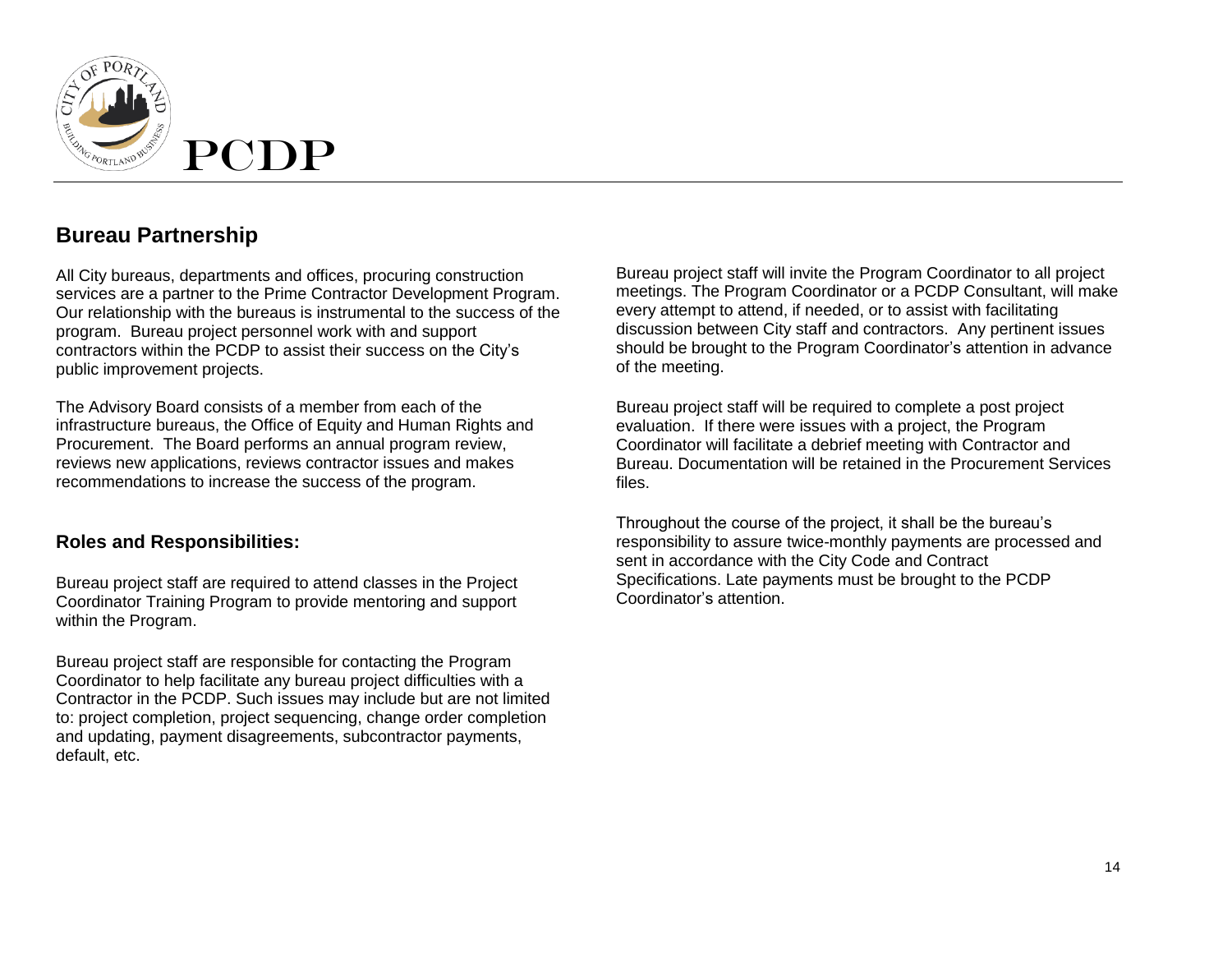

## **Procurement Partnership**

The Prime Contractor Development Program is housed in the Bureau of Revenue and Financial Services, Procurement Services Division. The PCDP coordinator works with the different programs in procurement to increase opportunities for the Contractor. This includes:

### **Sustainability Program**

The City's Sustainable Procurement Program develops and maintains the policy, guidance, and technical resources needed to harness the City's purchasing power to transform markets to support a more equitable, healthier, and sustainable society. This includes working with City bureaus, suppliers/contractors, and community organizations on how specific project, material, or process decisions can contribute to supporting healthier people, healthier communities, and a healthier planet.

Some of the key sustainability initiatives tied to City construction include:

- The City's Green Building Policy
- Deconstruction (in lieu of demolition)
- Reducing Diesel Emissions from City Construction Sites
- **Energy Efficiency**
- Waste Minimization and Material Reuse
- Toxics Reduction

The Sustainable Procurement Program works with PCDP to provide educational and other resources related to the above initiatives.

### **Supplier Diversity**

The City's Supplier Diversity Officer Supports the goals of the PCDP as a

resource for recruitment and increasing opportunities for COBID contractors in the City using the PCDP as a viable tool to increase the success of the COBID contractors.

## **Training Program**

The City's Training Program supports the PCDP by developing and delivering training topics in support of contractor's ability to work successfully on City projects. Training is crucial to ensure the success of the PCDP participants. Feedback by PCDP participants and the PCDP Coordinator, on topics that are the most beneficial, are encouraged to ensure contractors are provided the most current and pertinent information. Most training sessions will be held conveniently during the non-peak season.

### **Procurement**

*Buyers* are knowledgeable experts on various governmental regulations including the State and Federal statues, techniques, laws, regulations and guidelines of governmental purchasing and contracting. Procurement staff work with the PCDP coordinator and Bureaus to manage the solicitation process through the City's Procurement software, Buyspeed, including creating bids, notifying procurement related questions and issues, and provide training on the bidding process in Buyspeed.

*Compliance Specialists* are knowledgeable on the city's Subcontractor Equity Program and Workforce Training and Hiring Program and ensure compliance and program requirements are met. Training is provided to contractors, staff and bureau employees on compliance software and reporting requirements with LCP Tracker and B2GNow, which monitor projects. Also, the Compliance Specialists support the PCDP by conducting CUFs, monitoring payments, ensuring BOLI requirements are met and mediate conversations with the bureau and contractors.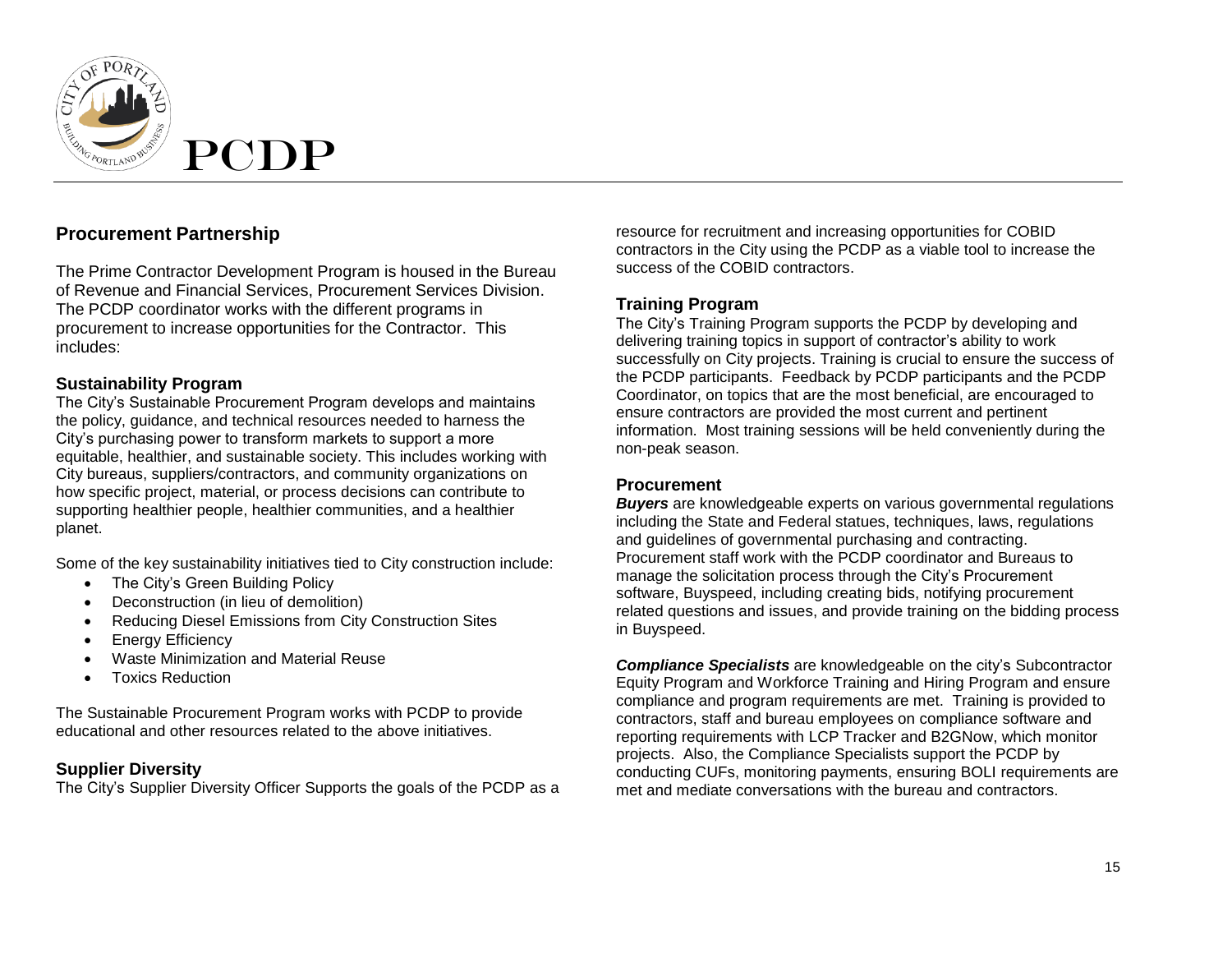



# **CLARIFICATIONS, APPEALS AND PUBLIC RECORDS REQUESTS**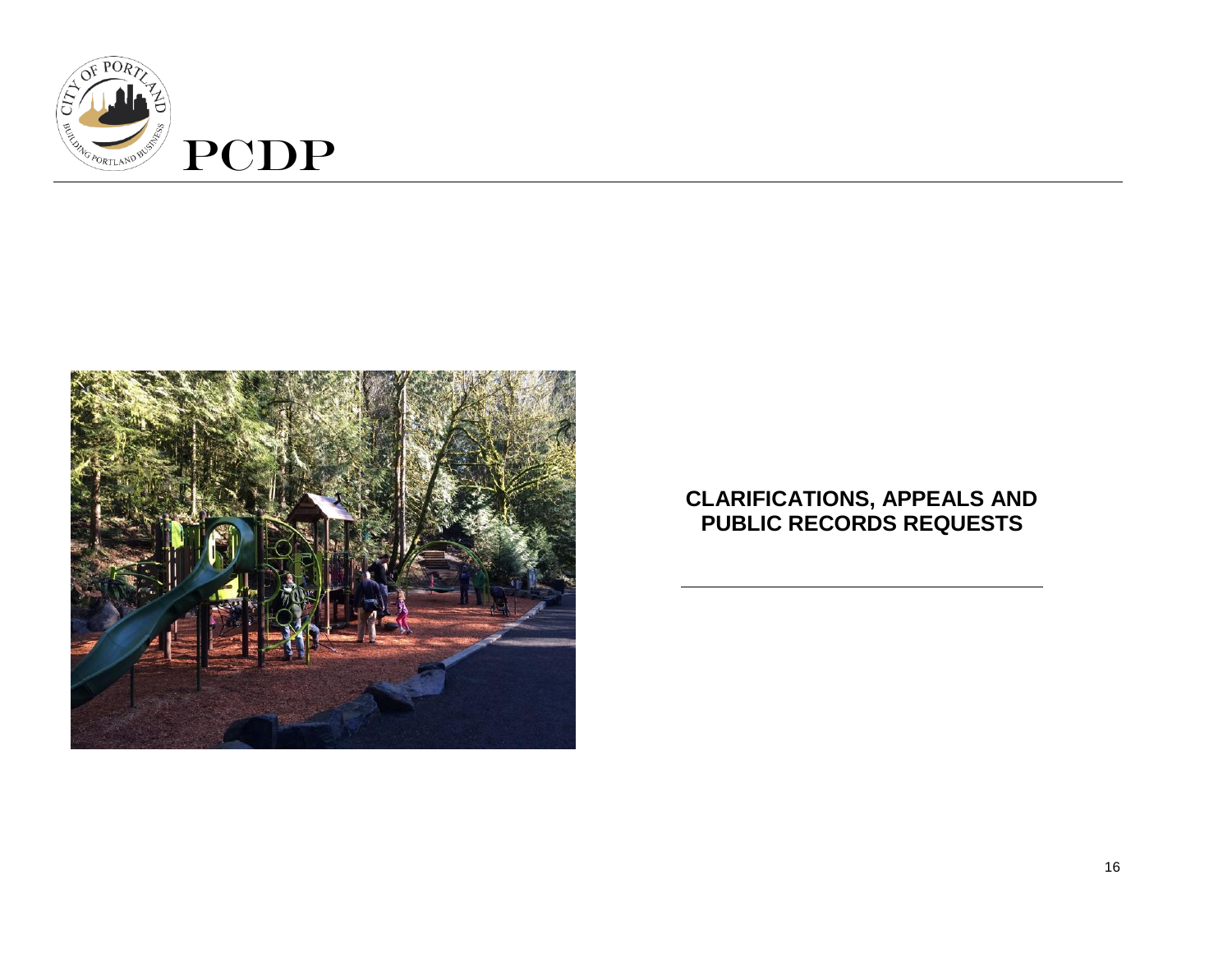

### **CLARIFICATIONS AND/OR APPEAL PROCESS:**

#### *Questions and clarifications:*

Questions and clarifications may be sought by a Prime Contractor involved within the Program at any time. A Prime Contractor may also seek additional clarification or debriefing, request an opportunity to review their work within the Program or review bidding procedures with City staff at any time. To request additional clarification or information, the Prime Contractor should contact the City's Program Coordinator.

### *Appeals for Application Decision:*

If a Prime Contractor's application is denied at any stage of the application process, the denial may be appealed. The applicant must submit a written appeal to the City within seven (7) calendar days after issuance of the City's notification denying the applicant. Appeals must include the basis for the appeal and be addressed and delivered to the Chief Procurement Officer. The Chief Procurement Officer will review all appeals and issue a written decision. The decision of the Chief Procurement Officer is final and concludes any further administrative remedy.

#### *Appeals for Permanent Removal:*

Following receipt of the City's Notice to Cure, a Prime Contractor shall have seven (7) calendar days in which to file an appeal if they feel adversely affected or aggrieved by the action. The appeal must be submitted to the Chief Procurement Officer in writing and must specifically address all of the issues identified within the Notice to Cure, and it shall include any additional information that may be pertinent to the appeal. The Chief Procurement Officer shall review all appeals and issue a written determination. Alternatively, the Chief Procurement Officer may forward the appeal to the Purchasing Board of Appeals. The decision of either the Chief Procurement Officer or the Purchasing Board of Appeals is final and concludes any further administrative remedy.

### *Board of Appeals:*

In accordance with Portland City Charter Section 2-103, City Council created the Purchasing Board of Appeals to provide for the prompt, effective, and efficient resolution of appeals and protests of affected persons in regard to City decisions. The City Council delegates its authority to conduct a hearing to the Chief Procurement Officer.

### *PUBLIC RECORDS:*

The Prime Contractor's personal information may be made available to at any time, however the personal records of other contractors will not be immediately open to inspection and will be subject to the Oregon Public Records Act and may be opened in a manner to avoid disclosure of contents to competing contractors. The City is entitled to withhold from disclosure any materials defined as exempt or conditionally exempt from disclosure pursuant to the Oregon Public Records Act.

Prime contractors involved with the Prime Contractor Development Program shall designate the information they consider exempt or conditionally exempt from disclosure by stamping the word "Confidential" on such documents or by otherwise indicating the documents are considered to be confidential. Materials so designated and meeting the requirements for exempt or conditionally exempt information will not be disclosed unless the Multnomah County District Attorney determines that disclosure is required after appeal. However, the City reserves the right to disclose materials inappropriately marked as exempt or conditionally exempt and to withhold from disclosure materials that meet standards, but which were inadvertently not marked as confidential.

Any information provided to the City shall be subject to the Oregon public records laws ORS §192.410 to 192.505 and, except as provided above, shall be subject to public disclosure. See also PCC §5.33.470.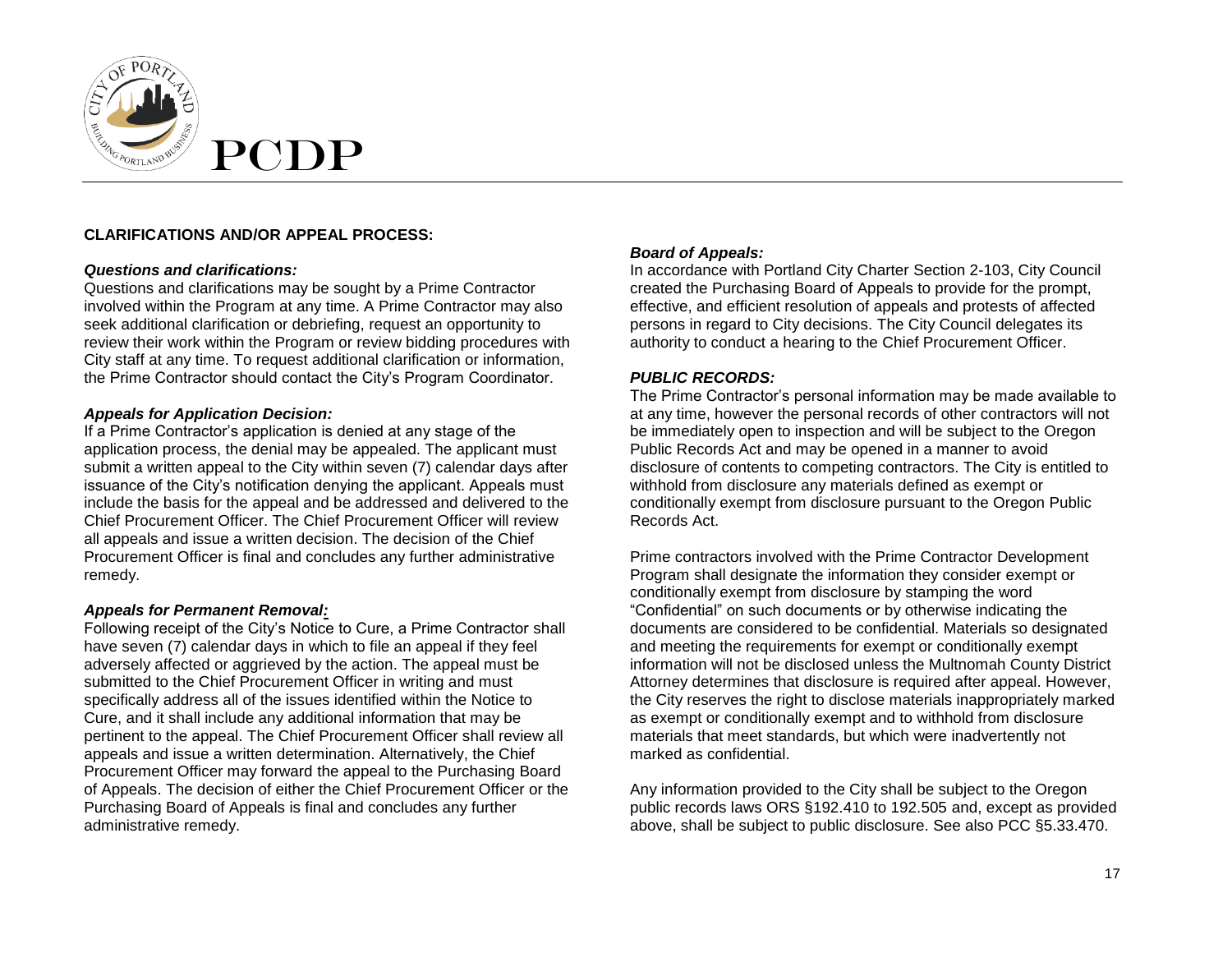

### **Staff**

**Prime Contractor Development Program** Email Address: [pcdpinfo@portlandoregon.gov](mailto:pcdpinfo@portlandoregon.gov) Website:<https://www.portlandoregon.gov/brfs/59370>

Stacey Drake Edwards, Program Manager [Stacey.edwards@portlandoregon.gov](mailto:Stacey.edwards@portlandoregon.gov)

Destinee Strickland, Program Assistant [Destinee.strickland@portlandoregon.gov](mailto:Destinee.strickland@portlandoregon.gov)

Mary Kapelczak, Program Administrator [Mary.kapelczak@portlandoregon.gov](mailto:Mary.kapelczak@portlandoregon.gov)

### **Procurement**

Lester Spitler, Chief Procurement Officer [Lester.spitler@portlandoregon.gov](mailto:Lester.spitler@portlandoregon.gov)

Larry Pelatt, Procurement Manager [Laurence.pelatt@portlandoregon.gov](mailto:Laurence.pelatt@portlandoregon.gov)

Scott Schneider, Design and Services Manager [Scott.schneider@portlandoregon.gov](mailto:Scott.schneider@portlandoregon.gov)

**Construction Buyers:** Emmanuel Amunga, Construction Buyer [Emmanuel.Amunga@portlandoregon.gov](mailto:Emmanuel.Amunga@portlandoregon.gov)

Rachel Beane [Rachel.Beane@portlandoregon.gov](mailto:Rachel.Beane@portlandoregon.gov) Mahn Saechao, Construction Manager [Mahn.saechao@portlandoregon.gov](mailto:Mahn.saechao@portlandoregon.gov)

**Compliance Specialist** Cathleen Massier, Compliance Manager [Cathleen.massier@portlandoregon.gov](mailto:Cathleen.massier@portlandoregon.gov)

Angela Pack, Compliance Specialist [Angela.pack@portlandoregon.gov](mailto:Angela.pack@portlandoregon.gov)

Paula Wendorf, Compliance Specialist [Paula.wendorf@portlandoregon.gov](mailto:Paula.wendorf@portlandoregon.gov)

Lisa Vanlue, Compliance Specialist [Lisa.vanlue@portlandoregon.gov](mailto:Lisa.vanlue@portlandoregon.gov)

**Social Equity Programs** Tiffani Penson, Supplier Diversity Officer and Minority Evaluator Program **Coordinator** [Tiffani.penson@portlandoregon.gov](mailto:Tiffani.penson@portlandoregon.gov)

Stacey Foreman, Sustainable Procurement Coordinator [Stacey.foreman@portlandoregon.gov](mailto:Stacey.foreman@portlandoregon.gov)

**Training Program** Les Hargrove, Procurement Training Coordinator [Leslie.hargrove@portlandoregon.gov](mailto:Leslie.hargrove@portlandoregon.gov)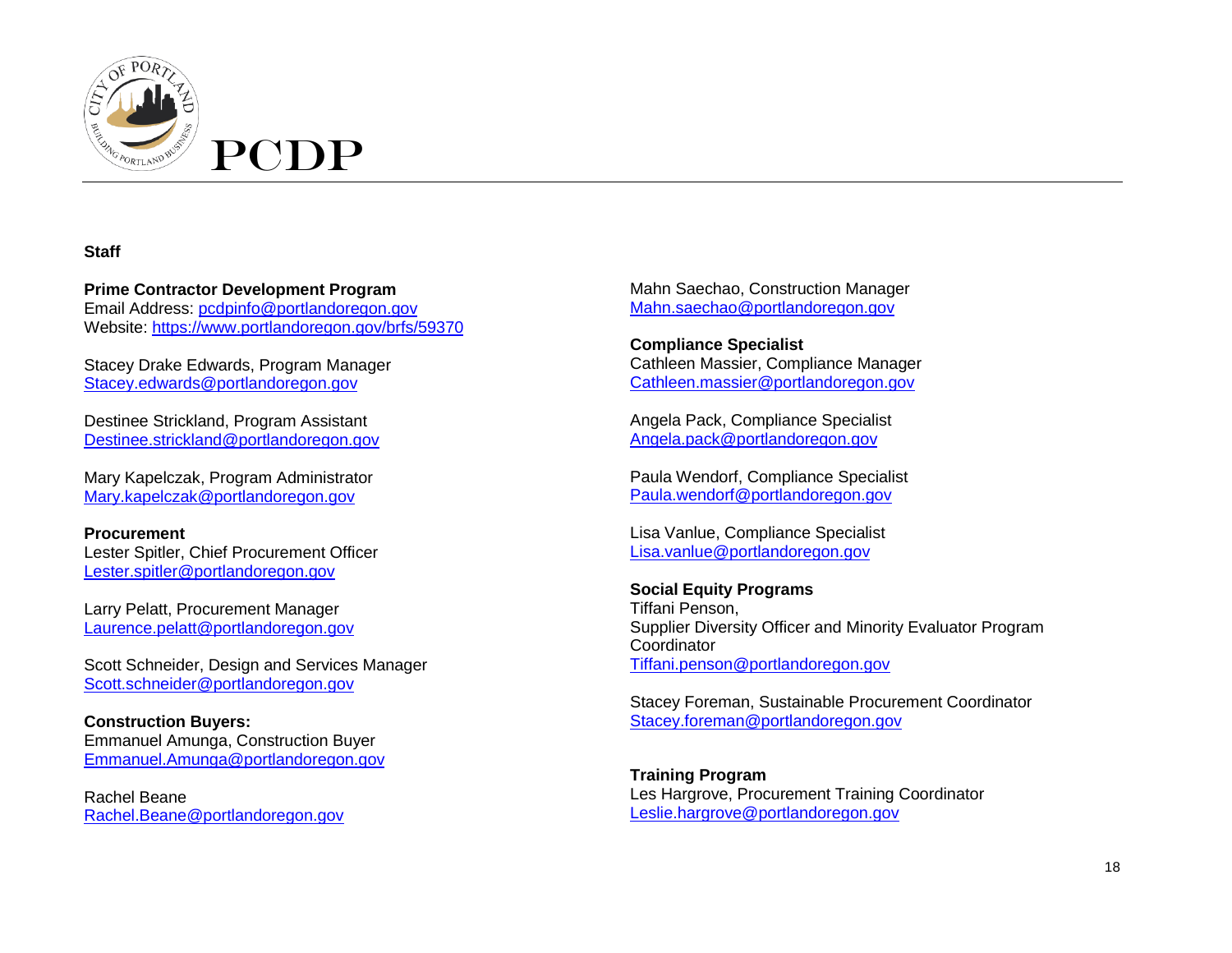

# **Prime Contractor Development Program Letter of Understanding**

I have read the PCDP Manual and understand that I am required to follow the **Program Requirements**, throughout my time in the program, current and/or as revised by the PCDP Coordinator and PCDP Advisory Committee.

I understand that I can be removed from the program if I do not adhere to the Program Requirements and/or meet Criteria for Removal.

I agree to work with the program to build the capacity of my company and be prepared to move into the next tier, per the program's requirements, schedule, and recommendation.

I have read the manual and agree with the Letter of Understanding to participate in the Prime Contractor Development Program.

Name (Printed)

**Signature** 

Date

*Please keep a copy for your records.*

If you have any questions regarding the Memorandum of Understanding, please feel free to reach me at [stacey.edwards@portlandoregon.gov](mailto:stacey.edwards@portlandoregon.gov) or 503.823.9166.

Thank you.